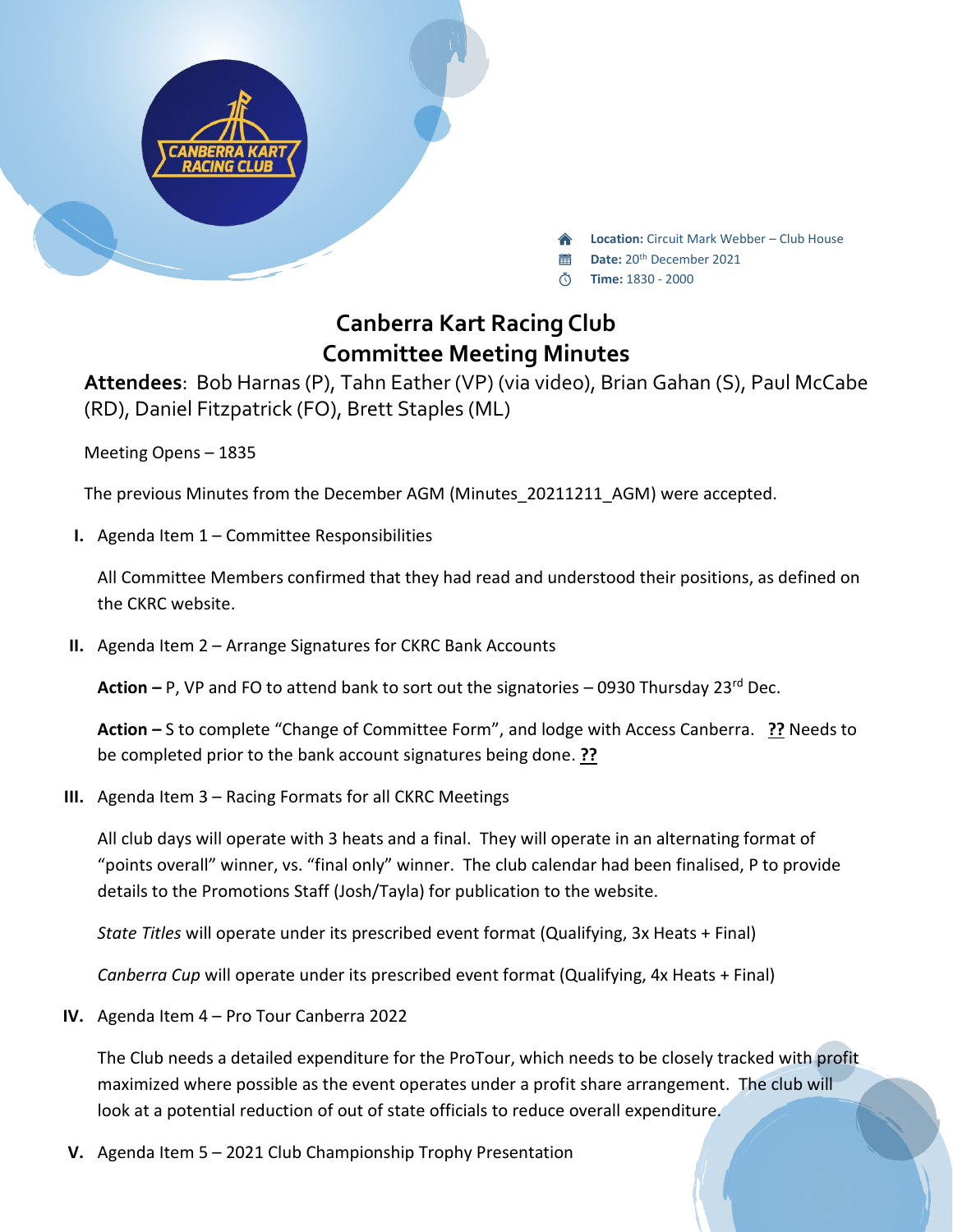

All winners for categories for the 2021 have been advised of their success. They should try and attend (where possible) the first round of the 2022 season to be presented with their 2021 trophies.

**VI.** Agenda Item 6 – Club Championship 2022

All rounds will count towards the club championship. There will be no "dropping" of rounds. The only exception to this is the State Titles.

The two out of town events, hosted by Grenfell and Wagga, will be CKRC supported events and will attract double club points to maximise attendance and support our Regional Clubs.

There was a brief discussion about keeping the Club Championship points as up to date as possible on the website. The activity is a little onerous, but efforts will be made (where possible) to make this happen.

**VII.** Agenda Item 7 – Track Booking

All track bookings need to be invoiced immediately upon booking. Discussion surrounding the availability of the accounting software for the FO. RD offered to provide FO with one of the club laptops to assist in completing this activity. If additional software/licensing is required, the club will pay/provide.

**VIII.** Agenda Item 8 – Maintenance/Ground Keeper Fees

P proposed an increase to the Maintenance/Ground Keeper fees of \$30 per week – bringing the total to \$240. This was seconded by the FO and the increase was approved.

**IX.** Agenda Item 9 – Register Committee

VP provided a link/copy of the Committee registration documentation. Further committee details are required – email sent requesting details.

- **X.** Agenda Item 10 Working Bee Items
	- a) Tower Roof needs fixing and new furniture to be installed.
	- b) Canteen New lino flooring needs to be installed. This is a **safety hazard** and needs to be corrected as **top priority.**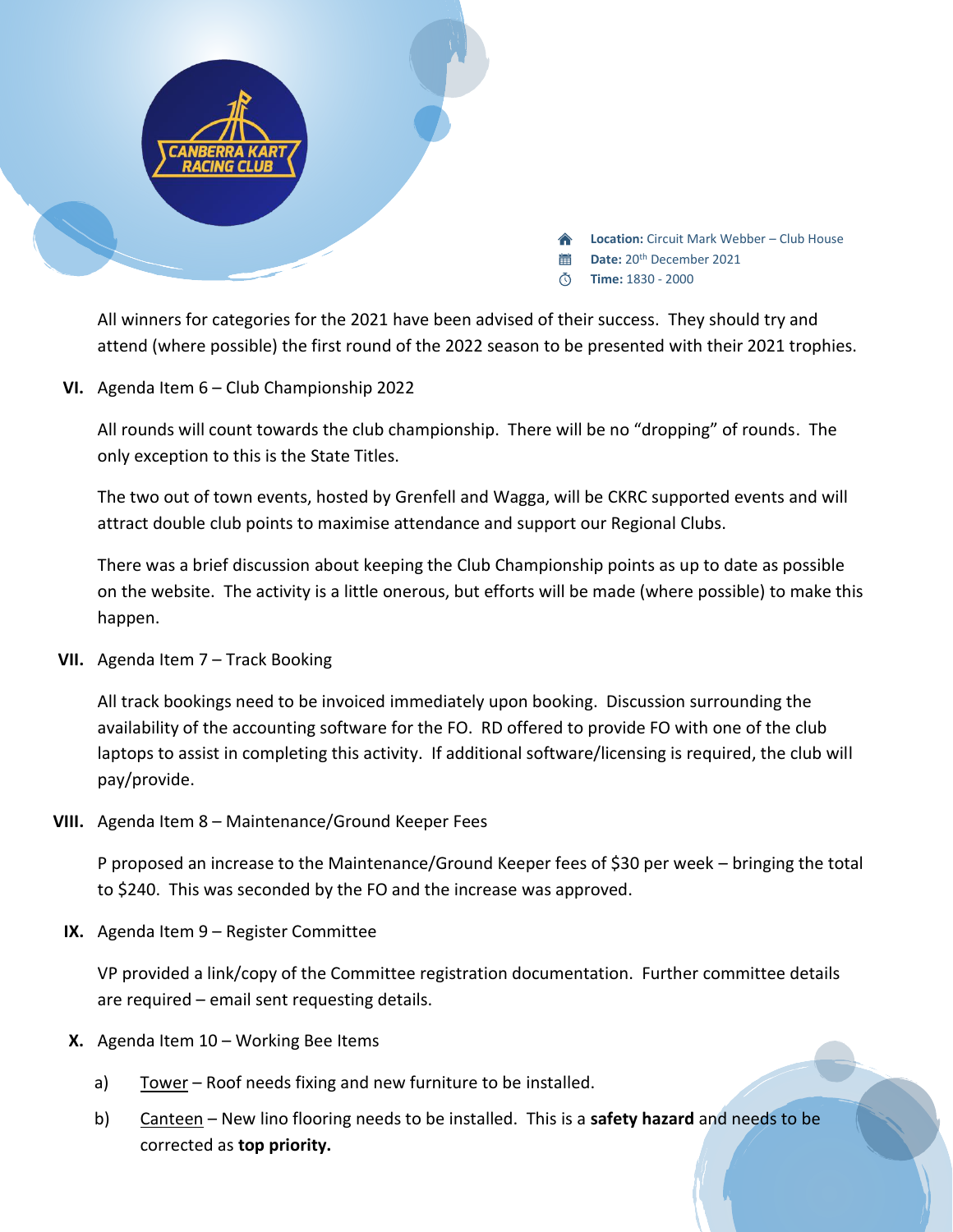

- c) Secretaries Office / Convert to Race Secretaries Office Basically clean out the current space and install new cabinets/chairs/tables/etc.
- d) Finish Cleaning Garage  $P$  and ML agreed to work on this.
- e) Come and Try Days Agreed that "Come and Try" days need to be dedicated days and not combined with standard practice days.

**Action –** Each committee member to take some suits home and launder.

**XI.** Agenda Item 11 – Sponsors Invoice (Signage and race meets)

P and FO to further discuss invoicing and the attraction of new sponsors. 20 sponsors would offset costs/trophies. Current major sponsor arrangements include: KSR Engines – ACT State Titles and Watts Communications – Canberra Cup.

Current pricing is \$600 for a single race day sponsorship, with \$1100 providing a sign for the meet.

**XII.** Agenda Item 12 – FPCC Meeting Update.

P was unable to attend due to a scheduling conflict at late notice – no updates were provided.

## **XIII.** AOB

- The club has written to the EPA in an attempt to lift the current curfew for **race days** only. This would mean engine start from 0800 and shutdown at 1800, along with running the Canberra Cup under lights. Committee needs to isolate a POC within the EPA and chase this down (RD to action?)
- P would like to see every second committee meeting run as a General meeting with the first 30min (1830-1900) dedicated to a short-form agenda, with members invited for the second part of the meeting (~1900-2000). This concept was supported by the committee.
- P will manage any "all member" communications.
- Discussion about the removal of the current ramps. They are un-serviceable at the moment. The location also introduces a number of traffic flow issues. Traditional scales would be used for club days. Current setup should be put away for the first club meet in February. Quote on getting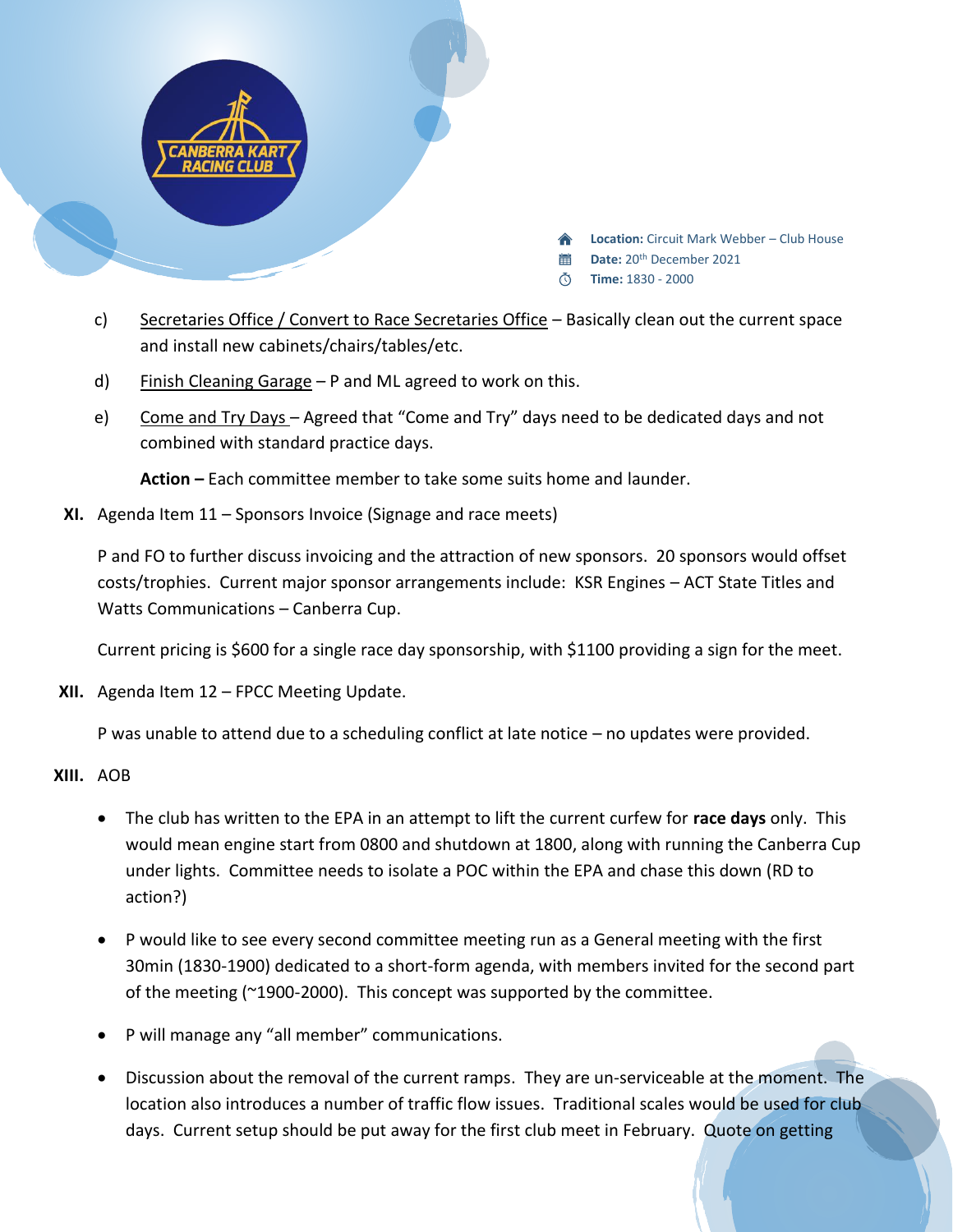

them replaced/rebuilt was discussed. VP advised that a co-worker may be able to complete this task and save on money.

**Action –** RD to forward tech plans for the ramps through to VP.

**Action –** P and ML to look at current ramp placement with a view to suggesting an alternate.

- Discussion surrounding minor expenditure "auto approval" to complete minor tasking by grounds man (ML). Committee agreed this is practical.
- The club should only look to do the essentials for the time being to save money to support the current planning/track development work/Government bidding and any KNSW licensing constraints.
- P raised the disposal of the 5000 tyres. This is becoming an issue.

**Action –** ML to discuss with Ben Aylen regarding his Tyre shredding contact

- Proposal to do something about recyclable cans/bottles at the track. P/ML to arrange signage/dedicated bin/area for this.
- RD raised that additional toilet facilities were required race days and that current capacity is exceeded. P stated that attendees should continue to use the main toilet facilities rather that the introduction of additional port-a-loos. May look to introduce more port-a-loos for the bigger meets. The cost is approximately \$580 for three meets to maintain each port-a-loo.
- P raised that he would discuss the entry driveway with D-Group to see if something could be done about levelling it out. It was also suggested this might be a good to time to put in some better drainage around that area (dig a channel and install piping to route the water out of sight.
- For the first club day, in February, there will be prizes awarded for the Novice and Rookie categories – Places 1-5. One set of tyres (to be generously donated by KSR) will also be awarded to a random P-Plater in any class.
- Potential introduction of additional "non-racing" committee awards. Supported as long as it doesn't interfere with current awards.